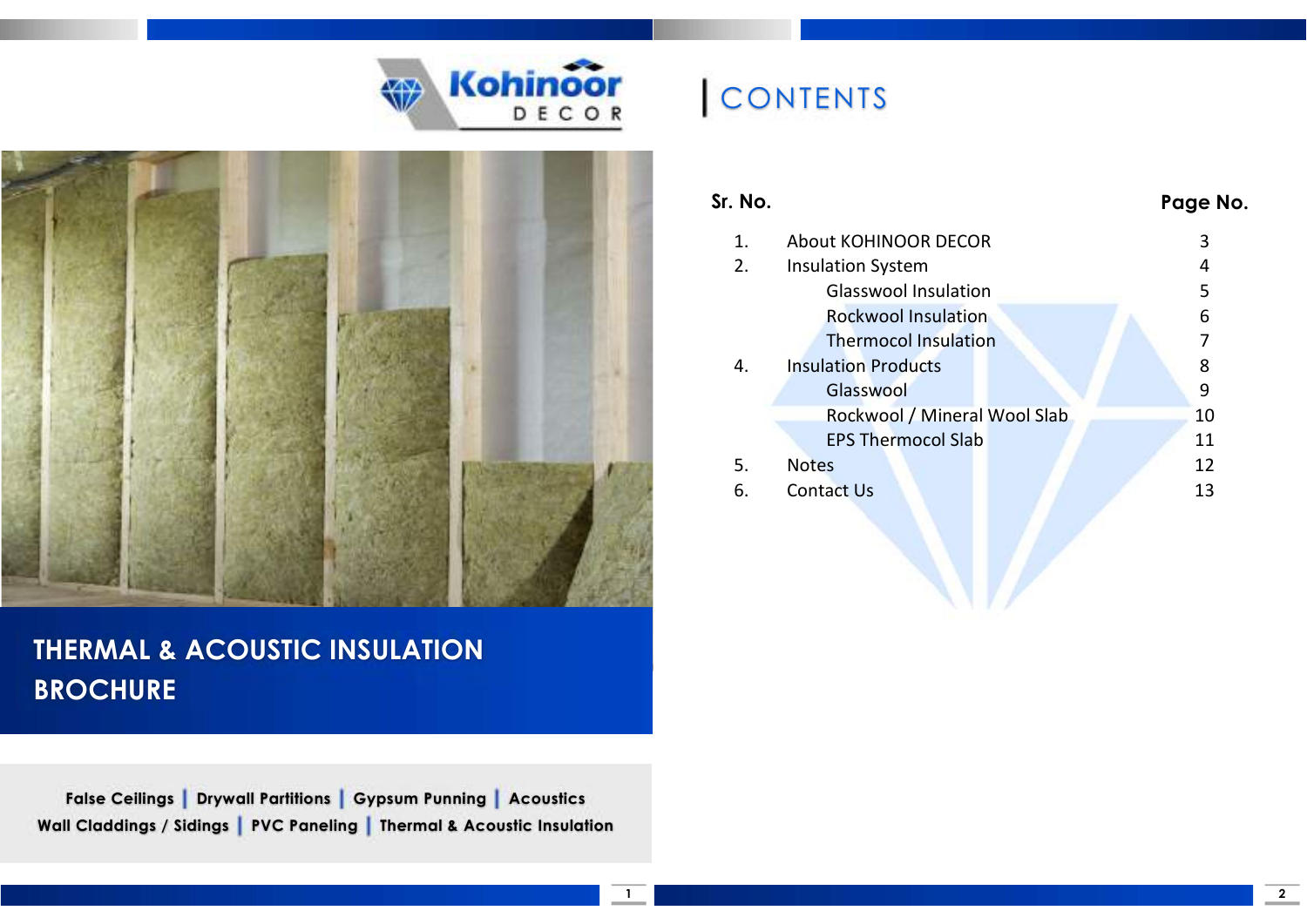# About KOHINOOR DECOR

### Who we are?

Incorporated int the year 1998, we 'Kohinoor Decor' are a sole proprietorship-based firm engaged as the foremost wholesale supplier and service provider for Interior designing and False Ceiling Products (Gypsum Plaster, Plaster of Paris, Gypsum Boards, P.O.P. Sheets, Metal Framing Accessories – G.I. Ceiling Sections, Aluminium Ceiling Tiles, Metal Ceiling Tiles, PVC Panels) and False Ceiling Services. Our products are high in demand due to their premium quality and affordable prices. Furthermore, we ensure to timely deliver these products to our clients, through this we have gained a huge client's base in the market. Under the direction of our mentor 'Mr. Mohd. Ilyas Sheikh (Proprietor)', we have been able to achieve a reputed name in the industry.

We, at Kohinoor Decor, one of the most recognized and leading manufacturing and trading firms in Nagpur, provide you with different types of Interior Designing, Gypsum False Ceiling (Residential/ Commercial), Installations, Maintenance or repairing at a professional rate of prescribed designs.

Our business is generally known for its next level ceiling designs, their resistance to extreme weather conditions, ease of services provided and skilled installations by workers.

We also take part in trading all varieties of ceiling products (Gypsum Powder, Gypsum Boards, Ceiling Tiles, Ceiling Sections, Gypsum and Plaster of Paris sheets) at a much cost-effective rate.

# INSULATION SYSTEM



### The science of achieving Comfort within a Space

### Thermal Insulation

Thermal insulation reduces the transfer of heat between objects with different temperatures. The most important aspect of an insulation material is its performance – that it consistently provides the designed-for resistance to the passage of heat throughout the lifetime of the building. Though the insulation manufacturer's published performance expectations will be an essential guide, other factors associated with the 'real-life' installation of the material need to be considered as part of the design process.

### Acoustic Insulation

3

Acoustic insulation absorbs, transmits, or redirects sound waves – vibrations in the air that pass-through objects and result in audible sound. Noise, or unwanted sounds, is measured in decibels (dBA) and has a specific frequency distribution. In outdoor environments, reflective and damping materials are used in structures such as highway noise barriers. Sound absorption of a material varies with the frequency of sound. Noise Reduction Coefficient is the mathematical average of absorption coefficient of a material at four frequency bands – 250, 500, 1000, 2000 Hz

### From our Executive Owner,

With my 25 years of experience in this stream of interior designing, false ceiling contracts and all related Gypsum works, I have been able to recognize every bit of trading and supplying every commodity in this scenario.

Our business usually deals with better customer satisfaction with every ease of better execution of the work. Our executing staff never fails to perform their tasks regardless of the direction they have been given.

Mohd. Ilyas Sheikh Owner and Founder at Kohinoor Decor, Nagpur

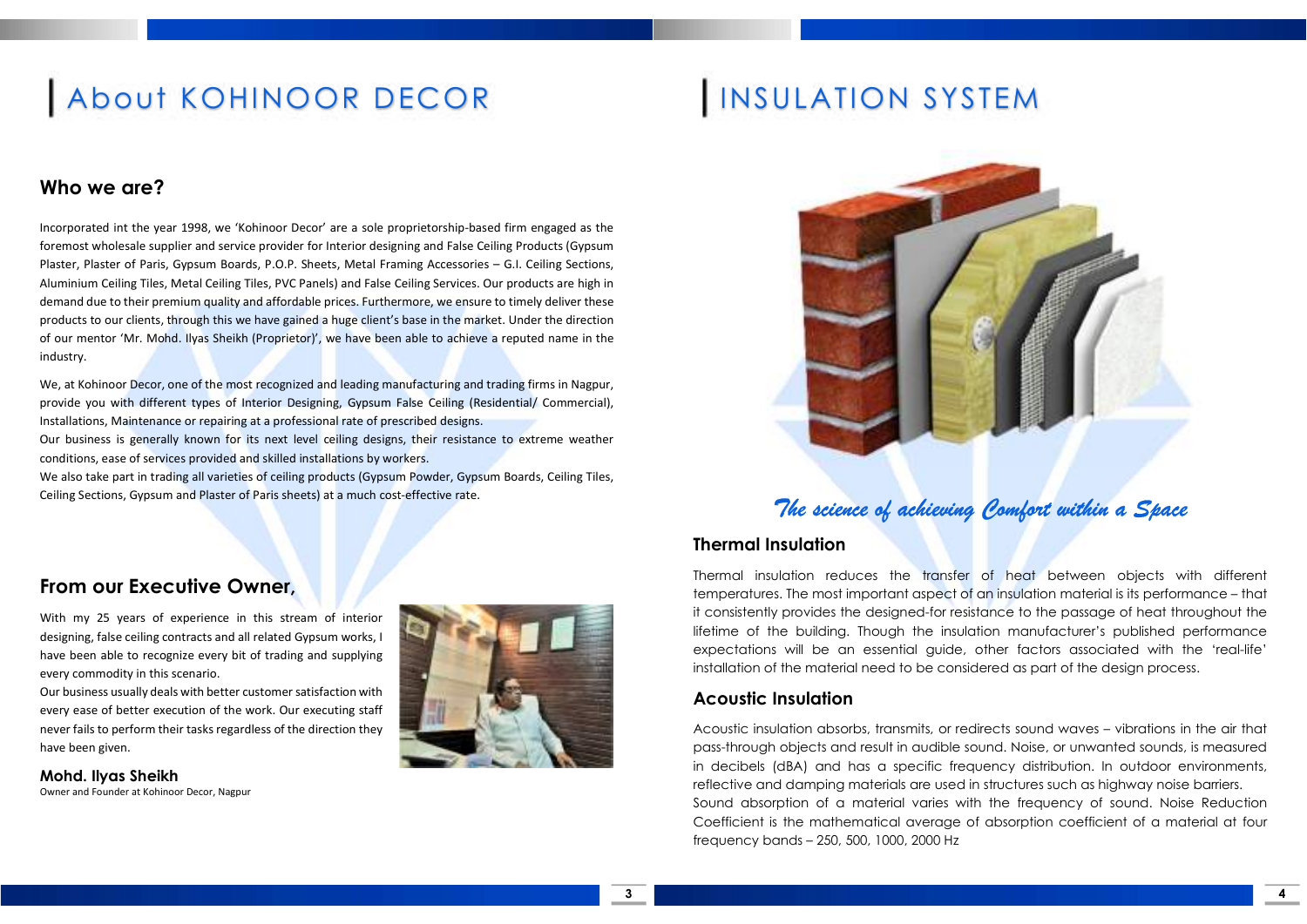## **Glasswool** Insulation



It is a natural, mineral and inorganic sedimentary product which is produced by combining fiberglass fibers with nonflammable resin. It is high quality and cost-effective insulation material produced with advanced technology. This product has striking sound insulation characteristics in addition to its high-level heat insulation ability. As a result of the inorganic nature of its raw material (mostly sand), fiberglass as an extraordinary resistance level against fire. Thanks to these features, fiberglass is an ideal heat and sound insulation material for such construction applications as inclined roofs, sections, sandwich walls and roofs.

We are successfully ranked as the top importer & distributor of a broad assortment of Glass Wool. Our offered Glass wool is manufactured with precision using best grade raw material by our vendor's experts. These Glass wools are used for thermal & acoustic insulation over false ceilings in various industries. The rock wools are inspected on several parameters for supplying a flawless range to customers.

#### Features:

- ► Withstand in bad weather conditions
- Best for thermal insulation
- ► Enhanced Durability

| <b>Material</b>          | Glasswool (Fiberglass) |
|--------------------------|------------------------|
| <b>Work Technique</b>    | Labor                  |
| <b>Temperature Range</b> | -195 C to 230 C        |

## Rockwool Insulation



Rockwool insulation refers to a type of insulation that is made from actual rocks and minerals. It also goes by the names of stone wool insulation, mineral wool insulation, or slag wool insulation. A wide range of products can be made from Rockwool, due to its excellent ability to block sound and heat. Rockwool insulation is commonly used in building construction, industrial plants, and in automotive applications.

Extensively used as a part in plant and building construction, our Rockwool Insulation is effective in saving energy and, consequently, money. Due to its feature of energy conservation, it contributes greatly in environment protection. We offer this product to clients based across the country at the most affordable prices.

#### Features:

The micro structure fibres present in rockwool slabs enables it to absorb the sound and decrease the noise developed by reflection. Additional benefit of best Fire-Retardant property.

| <b>Material</b>          | Mineral Wool / Rockwool |
|--------------------------|-------------------------|
| <b>Work Technique</b>    | Labor                   |
| <b>Temperature Range</b> | Upto 750 C              |

6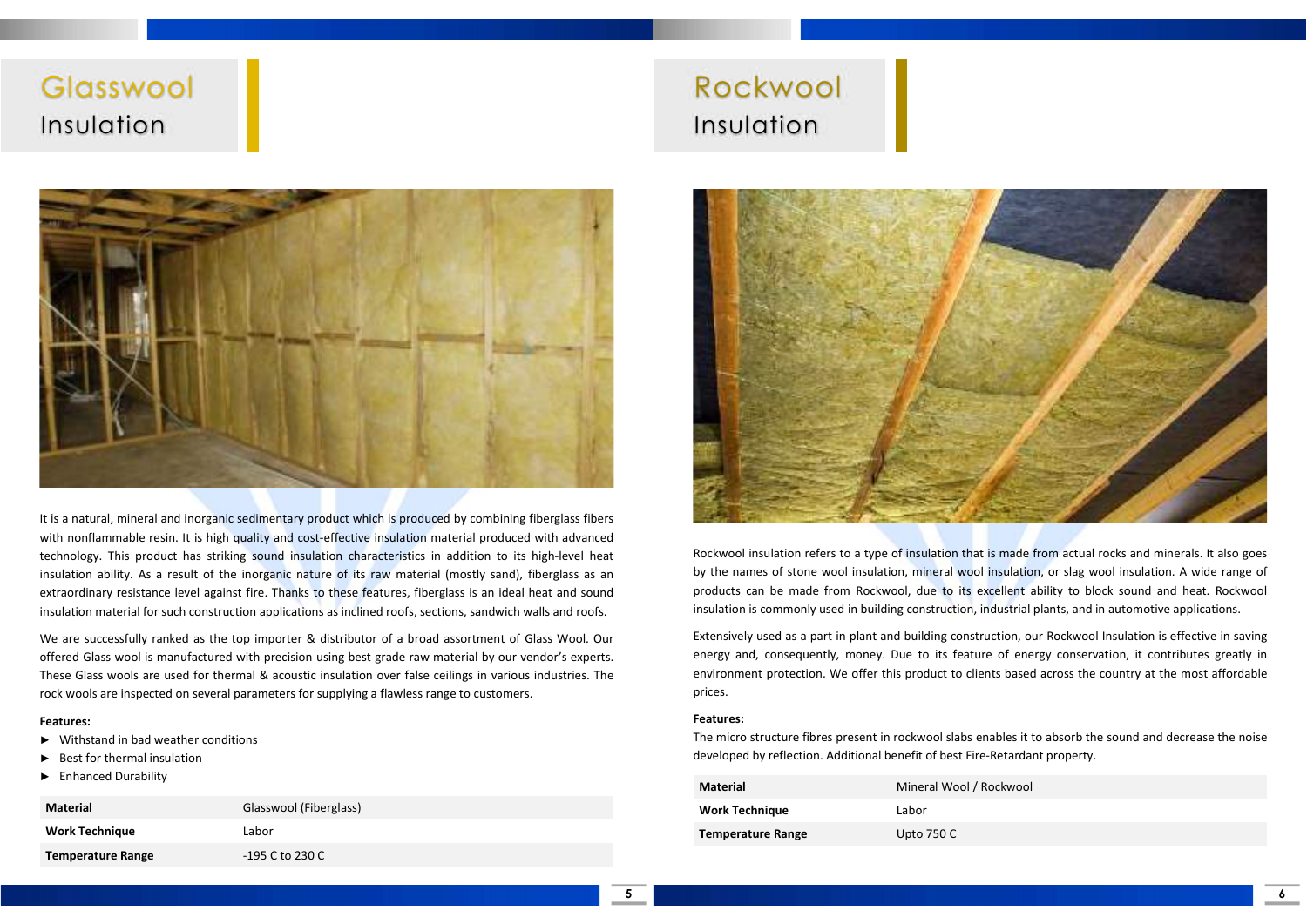## **Thermocol** Insulation



Thermocol or EPS sheets are in fact an excellent thermal insulator for the Indian climate. They are lightweight and affordable (making them easy to install), with a high insulation value. Thermal insulation empowers consistency in room temperature by keeping the room cooler in summer and hotter in winter all things considered. It is energy saving as the transfer of heat from inside to outside and the other way around is restricted.

We have carved a niche amongst the most trusted names in this business, engaged in offering comprehensive range of Thermocol Insulation Sheet.

#### Features:

- ► Water Resistance
- ► Light Weight
- ► Fine Quality

| Material                 | <b>EPS Thermocol</b> |
|--------------------------|----------------------|
| <b>Work Technique</b>    | Labor                |
| <b>Temperature Range</b> | $-20$ C to 80 C      |

# INSULATION PRODUCTS



Our wide range of thermal and acoustic insulation products comes with various qualitative materials. All the products provide optimum comfort to the users and assist in the protection of environment. These products cater to the needs of auditoriums, conference halls, cinema halls, multiplexes and many others. The entire product range can be customized as per the specific requirements of our clients.

8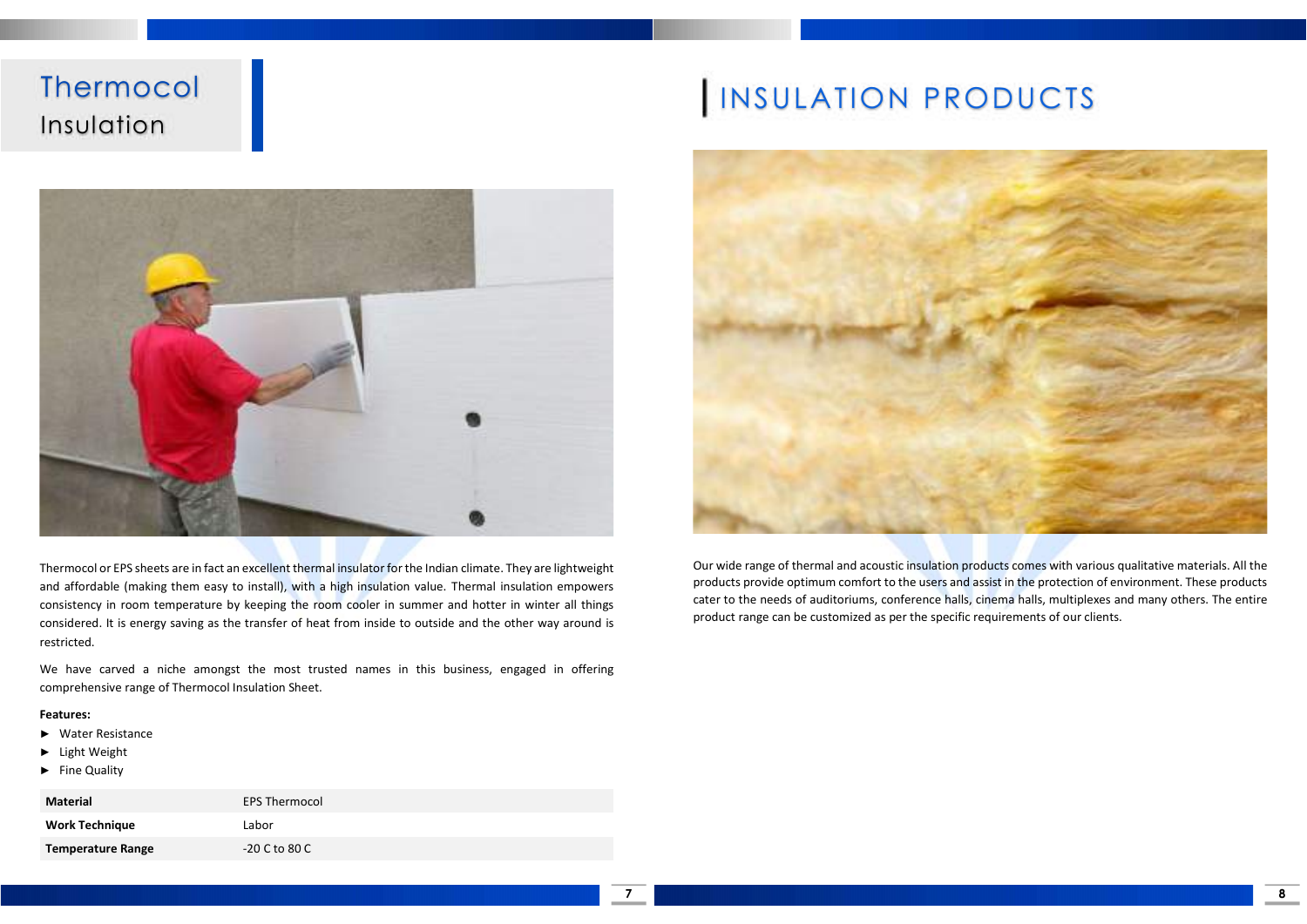Glasswool Roll



It is a natural, mineral and inorganic sedimentary product which is produced by combining fiberglass fibers with nonflammable resin.

It is high quality and cost-effective insulation material produced with advanced technology. This product has striking sound insulation characteristics in addition to its high-level heat insulation ability. As a result of the inorganic nature of its raw material (mostly sand), fiberglass as an extraordinary resistance level against fire. Thanks to these features, fiberglass is an ideal heat and sound insulation material for such construction applications as inclined roofs, sections, sandwich walls and roofs.

| <b>Material</b>          | Fiberglass                                         |
|--------------------------|----------------------------------------------------|
| Width                    | 1.2 <sub>m</sub>                                   |
| Length (m)               | 15 20                                              |
| Thickness (mm)           | 25   38   50                                       |
| <b>Temperature Range</b> | -195 C to 230 C                                    |
| Density                  | 12 kg/m3 to 100 kg/m3                              |
| Dimensions (mm)          | 15000 x 1200 x 25/38/50<br>20000 x 1200 x 25/38/50 |

## Rockwool / Mineral Wool Slab



Rockwool insulation refers to a type of insulation that is made from actual rocks and minerals. It also goes by the names of stone wool insulation, mineral wool insulation, or slag wool insulation. A wide range of products can be made from Rockwool, due to its excellent ability to block sound and heat. Rockwool insulation is commonly used in building construction, industrial plants, and in automotive applications.

| <b>Material</b>          | Mineral Wool                                     |
|--------------------------|--------------------------------------------------|
| Size (m)                 | $1 \times 0.5$<br>$1 \times 0.6$                 |
| Thickness (mm)           | 50   75   100                                    |
| <b>Temperature Range</b> | <b>Upto 750 C</b>                                |
| Density                  | 48 kg/m3 to 144 kg/m3                            |
| Dimensions (mm)          | 1000 x 500 x 50/75/100<br>1000 x 600 x 50/75/100 |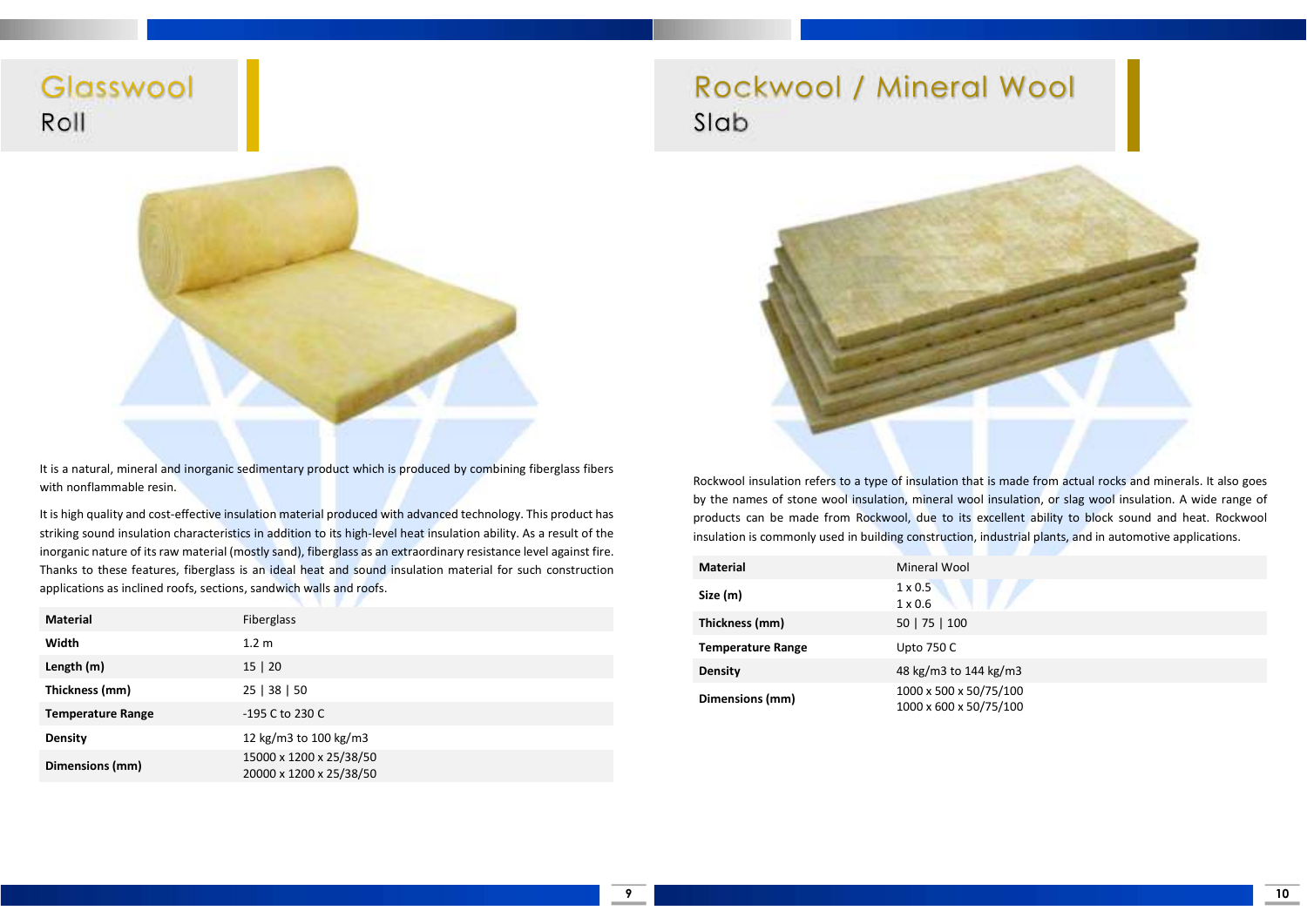EPS Thermocol Slab





The Thermocol Slab find wide use in efficiently controlling heat in low temperature appliances & refrigeration needs in the commercial and domestic sector.

#### Applications:

Refrigeration-industrial refrigeration, cold storage, refrigerated trucks, domestic refrigerator and airconditioning ducts.

Building-ceilings, false ceilings, roofs, walls, floors, floating floors, door, partitions and cemented water tanks.

Acoustic Insulation-cinema halls, factories, offices and residential buildings.

| <b>Material</b>          | Thermocol            |
|--------------------------|----------------------|
| Size (m)                 | $1 \times 0.5$       |
| Thickness (mm)           | 38   50              |
| <b>Temperature Range</b> | $-20$ C to 80 C      |
| Density                  | 14 kg/m3 to 24 kg/m3 |
| Dimensions (mm)          | 1000 x 500 x 38/50   |